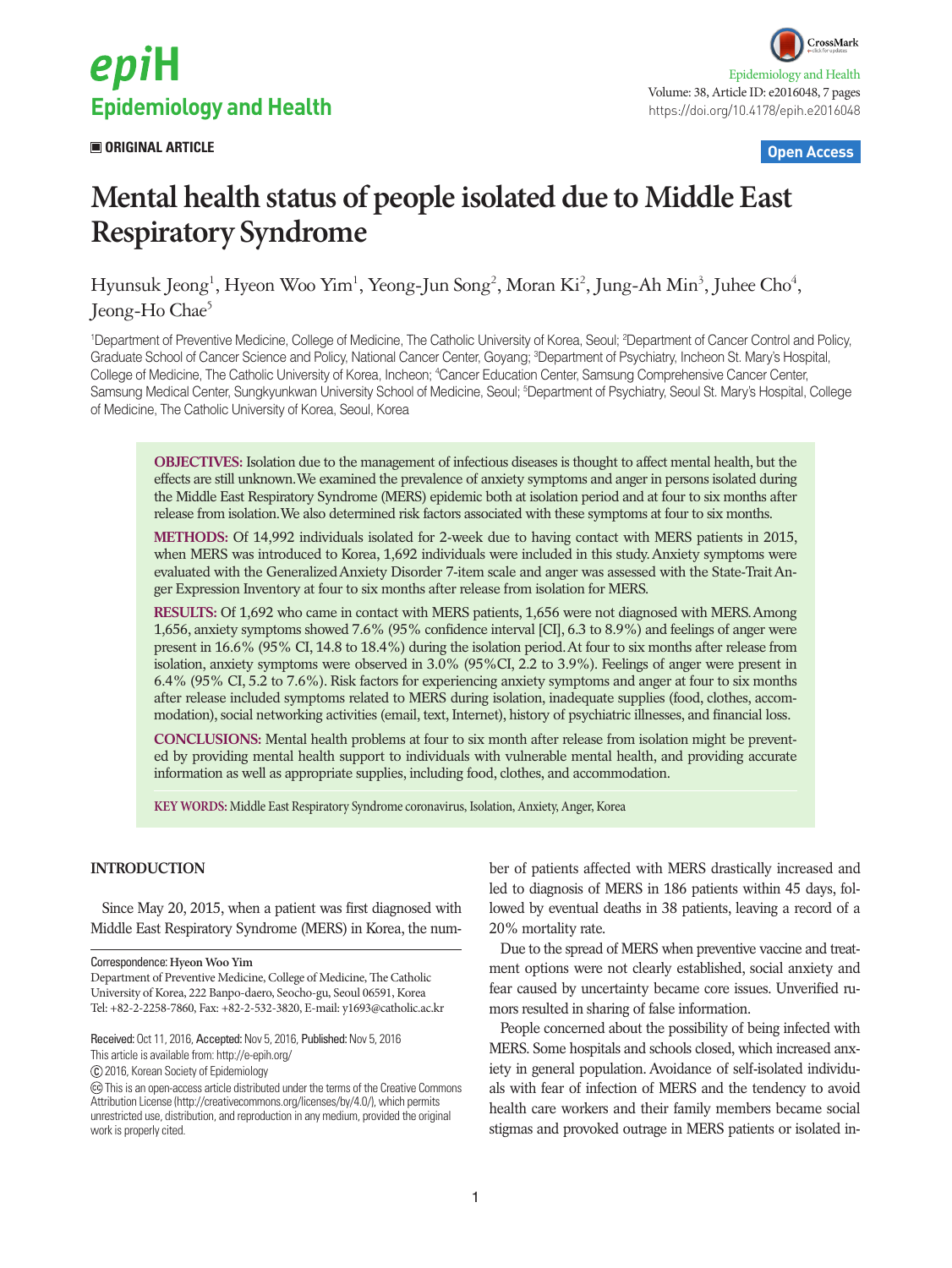dividuals.

In 2003, the severe acute respiratory syndrome (SARS) epidemic involving 30 countries affected 8,000 individuals, 774 of whom died, causing worldwide concern. At the time, SARS patients experienced social stigma, and reported mental health problems such as anxiety and depression [1]. In an evaluation of mental health status among 1,394 SARS survivors in Hong Kong between 2005 and 2006, 47.8% experienced post-traumatic stress disorder (PTSD) after SARS, and 25.6% of those continued to have PTSD even 30 months after complete treatment for SARS [2].

Mental health evaluation of individuals exposed to natural disasters reveals that survivors typically experience various mental health disorders including PTSD, depression, generalized anxiety disorder, panic disorder, and substance abuse [3-5]. The feeling of anger typically arises in survivors who experience emotional trauma from disasters and this feeling is considered an important factor in regulating the development of PTSD [6- 8]. A research study conducted 6-year after the 2003 Daegu subway accident revealed that nearly 40% of victims suffered from PTSD and other difficulties such as avoidance of social relationships, tension, anxiety, and insomnia [9].

There are many research studies evaluating mental health in survivors of natural disasters or infectious diseases. However, no studies have evaluated mental health in individuals isolated due to risk of infection. During the MERS epidemic, more than 80% of the population feared MERS infection [10]. It can be assumed that individuals isolated for 2-week due to being in contact with MERS patients had greater anxiety symptoms and anger such as fear, isolation, and social stigma. With MERS being well-known for a mortality rate of 20%, it is thought that isolated patients had as much fear of being infected as those diagnosed with MERS. However, the effect of 2-week of isolation on the mental health of isolated individuals is not known. We aimed to estimate the prevalence of anxiety symptoms and anger in isolated individuals due to being in contact with MERS both at isolation period and at four to six months after release from isolation. Additionally, we determined the factors associated with these symptoms at four to six months after release.

## **MATERIALS AND METHODS**

#### Subject selection

The data were collected from the epidemiological investigation sector of the center for disease control on patients diagnosed with MERS and isolated individuals who came in contact with MERS patients to perform MERS serum epidemiological investigation. As the research was conducted as an additional epidemiological investigation, individuals with high risk of positive serum results were selected from those who came in contact with MERS patients to participate in this study. Four regions with high prevalence of MERS patients including Seoul, Gyeonggi, Chungcheong, and Gangwon were selected. In each region, study subjects were selected in the order of higher likelihood of MERS diagnosis. The ranking order was as follows: 0 rank for MERS diagnosed patients, 1st rank for partners, the same hospital patients, caregivers or visitors of MERS diagnosed patient with extreme likelihood of spreading disease, 2nd rank for partners, the same hospital patients, caregivers or visitors of MERS diagnosed patient with likelihood of spreading disease, 3rd rank for partners, the same hospital patients, caregivers or visitors of MERS diagnosed patients, and 4th rank for random individuals who came in contact with MERS diagnosed patients. The data provided included individuals with unverified contact information that prevented them from being ranked.

A diagnosed patient was defined as a patient with MERS coronavirus that was verified in a laboratory diagnostic test. A patient with positive contact was defined as an individual who, without wearing appropriate self-protective equipment such as gown, gloves, N95 mask, goggles or face mask, stayed within 2 m of a MERS patient, stayed in the same room or the ward as a MERS patient, or came in direct contact with respiratory secretions of a MERS patient [11]. Since the incubation period of MERS is between two to 14 days, patients who came in contact should be monitored for occurrence of symptoms for at least 14 days. Individuals who were verified to have direct contact during the period of 14 days were isolated for 2-week in the house, workplace, and hospital.

A list of 14,992 individuals reported to have been isolated from the end of May to mid-June of year 2015 was provided by the Department of Epidemiologic Investigation of the Centers for Disease Control and Prevention. Of those individuals, calls requesting interest in research participation were made to 3,371 individuals out of 7,313 residents living in target regions (Seoul, Gyeonggi, Chungcheong, and Gangwon). Subject selection was prioritized to partners, same hospital patient, caregivers, and visitors of MERS patients residing in the target regions. A total of 1,692 individuals (50.0%) agreed to participate in this study, and 1,679 individuals refused. Of those who refused to participate, 65 individuals (4.8%) showed strong refusal to participate in the study with profanity and ranting, 315 individuals (23.3%) ranted in refusal to participate, and 568 individuals (41.9%) responded with simple refusal. Four hundred nine individuals (30.0%) had difficulties preventing them from participating in the study and reasons for refusal included the following: death in the family, nursing, inpatient hospitalization and surgery, work, opposition from the family, argument for inadequate qualification as a study subject, and reluctance to be known as a study subject. Three hundred fourteen individuals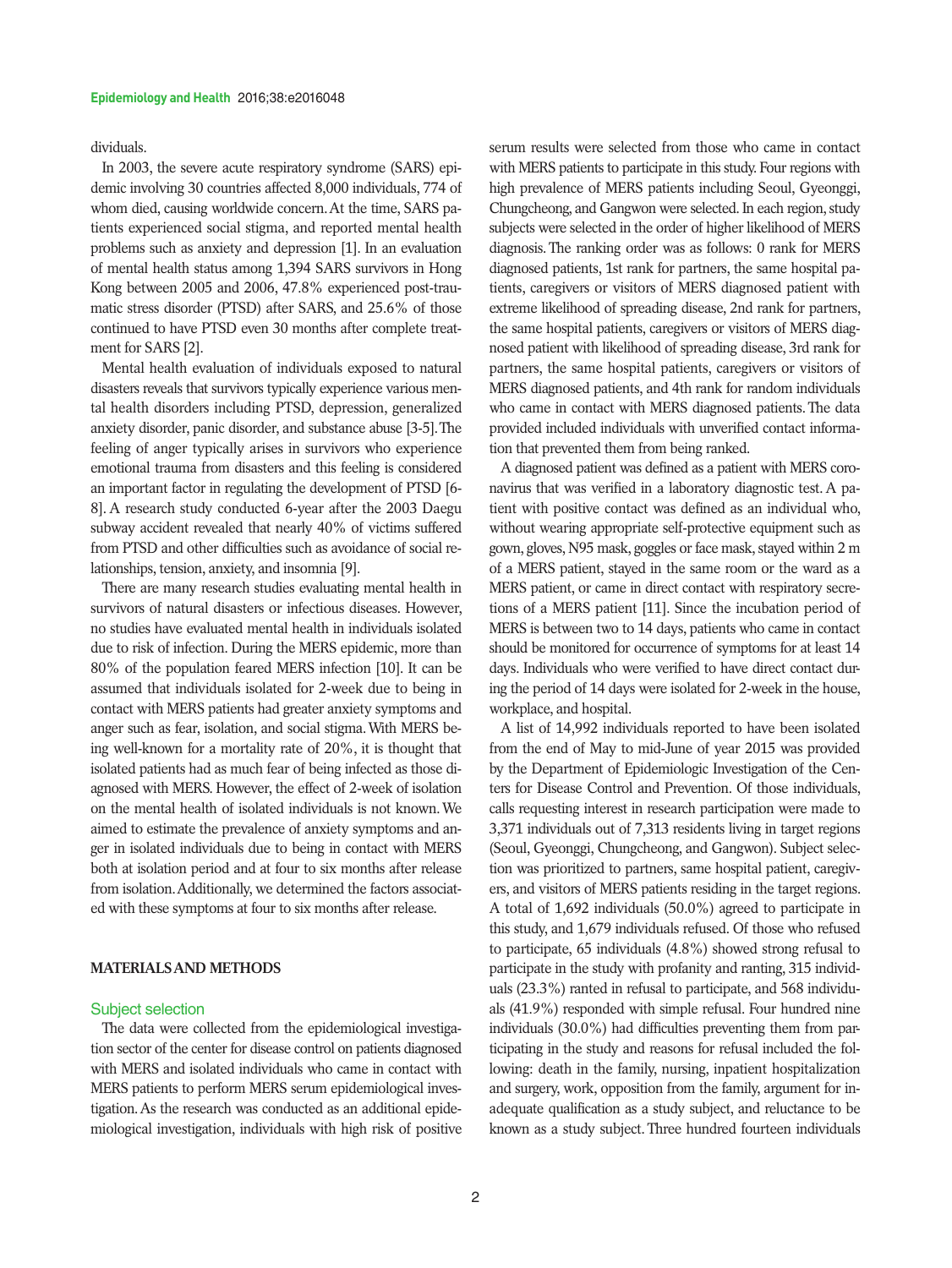

**Figure 1.** Flow diagram of selection of the participants. MERS, Middle East Respiratory Syndrome.

could not participate in the study for personal reasons, and eight individuals were not studied. Of 1,692 individuals included in the study, 36 individuals were diagnosed with MERS during isolation, and 1,656 individuals were not definitively diagnosed with infection (Figure 1). This study received approval from the bioethics committee of the Centers for Disease Control and Prevention (2015-07-EXP-01-R-A) and the institutional review board of the National Cancer Center (NCC2016-0058).

#### **Procedures**

Mental health evaluation was performed by a trained researcher asking survey questions and recording the subject's answers. The survey took place at the community health centers, along with a serology test. Surveys were conducted from September to November 2015, and a time point four to six months after removal from isolation for MERS.

#### **Measurements**

A retrospective survey was done the followings: MERS related symptoms such as fever, cough, and diarrhea during the isolation period, availability of food, clothing, and water, possibility of bathing, availability of living necessities, the use of phone calls, texts or email, Internet, and the state of isolation such as at the hospital, alone at home/hotel, or with family at home. General information such as sex and occupation, history of psychiatric illnesses, history of medical problems, medical expenses for MERS, and details on financial loss were investigated. Symptoms of anxiety and anger at the time of isolation were measured retrospectively, and they were also measured at four to six months after removal of isolation.

### Anger

Anger was evaluated by Korean version of the State-Trait Anger Expression Inventory (STAXI) derived from the original version STAXI by Spielberger [12,13]. This scale is consisted of 10-item with 4-point Likert scale that ranged from 1 ("not at all") to 4 ("almost always yes"), with higher scores referring to higher likelihood. Total scores ranged from 10 to 40 points. In this study, the cut-off for anger was decided on a total score of 14 points. Cronbach's alpha was 0.94 in this study.

#### Anxiety

Anxiety was assessed by 7-item Generalized Anxiety Disorder Scale (GAD-7). GAD-7 is a self-administered test to assess generalized anxiety disorder that is composed of 7-item highly relevant questions selected from a total of 13 items (nine questions from the Diagnostic and Statistical Manual of Mental Disorder, 4th ed. and four questions from the Anxiety Symptom Scale) [14]. For each of 7 items, subjects were asked about how frequently they felt each one during the isolation period for MERS and again four to six months after removal from isolation. The 4-point Likert scoring system was used as follows: not at all (0 point), several days (1 point), more than half the days (2-point), nearly every day (3-point). Higher scores implied greater anxiety symptoms. The total score ranged from o to 21, with a score range of 5-9 points classified as mild anxiety symptoms, 10-14 points as moderate anxiety symptoms, and greater than 15 points as severe anxiety symptoms. In the present study, a total score greater than or equal to 10 points was set as a cutoff score for moderate anxiety symptoms and individuals with that score were categorized into the anxiety group. In the study, Cronbach's alpha was 0.95.

#### Statistical analysis

From the isolated individuals, those diagnosed with MERS were classified as MERS patients, and those not diagnosed with MERS were named isolated patients.

General information and the state of isolation as well as living environment during isolation were presented for each group (MERS patients and isolated patients) in frequencies and percentages. Symptoms of anxiety and anger during isolation and four to six months after removal from isolation were presented in frequencies and percentages for each group. The two groups' differences were analyzed with chi-square tests. Protective factors and risk factors for experiencing symptoms of anxiety and anger at four to six months after removal from isolation were presented as relative risk (RR) with 95% confidence interval (CI) adjusted for sex and age using the PROC GENMOD of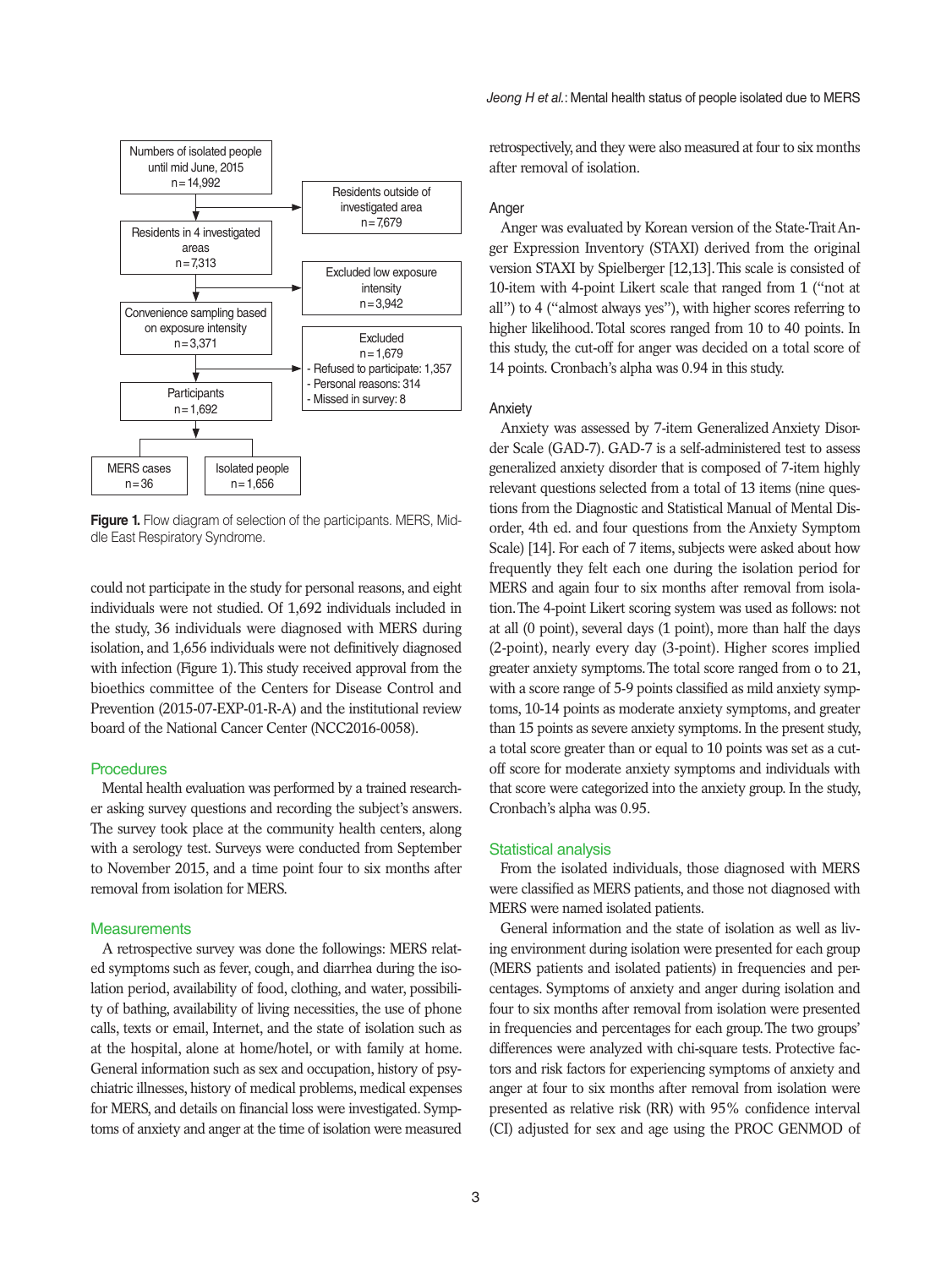SAS (SAS Institute Inc., Cary, NC, USA). Chi-square test was used to assess whether there were any significant differences in the frequency of anxiety and anger symptoms among 1,023 subjects (60%) with validated data depending on the likelihood of contact, because investigation in this study prioritized individuals with a high likelihood of contact with MERS patients. Since subjects might have refused participation out of anger, we analyzed subjects' reason for refusing participation to determine if the prevalence of the participants' anxiety symptoms and anger was underestimated. All statistical analyses were performed with SAS version 9.3 (SAS Institute Inc., Cary, NC, USA), and p-values less than or equal to 0.05 were considered statistically significant.

# **RESULTS**

When it comes to isolated people were as follows: 944 (57.0%) females, 795 (48.0%) jobless people, 33 (2.0%) with history of psychiatric illness, 375 (22.6%) with history of physical illness, 195 (11.8%) people reported medical expenses due to MERS,

|        |  | <b>Table 1.</b> General characteristics of 1.692 MERS-cases and isolated |  |  |  |  |
|--------|--|--------------------------------------------------------------------------|--|--|--|--|
| people |  |                                                                          |  |  |  |  |

|                                                                                                                                  | <b>MERS</b> cases<br>$(n=36)$                                 | Isolated people<br>$(n = 1,656)$                                           | p-value |
|----------------------------------------------------------------------------------------------------------------------------------|---------------------------------------------------------------|----------------------------------------------------------------------------|---------|
| Sex<br>Male<br>Female                                                                                                            | 18 (50.0)<br>18(50.0)                                         | 712 (43.0)<br>944 (57.0)                                                   | 0.40    |
| Age (mean $\pm$ SD)                                                                                                              | $52.3 \pm 15.0$                                               | $43.9 \pm 19.2$                                                            | 0.009   |
| <b>Job</b><br>Self-employed<br>Employed<br>Unemployed                                                                            | 6(16.7)<br>13(36.1)<br>17 (47.2)                              | 174 (10.5)<br>687 (41.5)<br>795 (48.0)                                     | 0.47    |
| History of mental disease<br>Yes<br><b>No</b>                                                                                    | 8(22.2)<br>28 (77.8)                                          | 33(2.0)<br>1,623 (98.0)                                                    | < 0.001 |
| History of physical disease<br>Yes<br>No                                                                                         | 14 (38.9)<br>22(61.1)                                         | 375 (22.6)<br>1,281 (77.4)                                                 | 0.02    |
| Medical cost expenditure<br>Yes<br><b>No</b>                                                                                     | 20(55.6)<br>16(44.4)                                          | 195 (11.8)<br>1,461 (88.2)                                                 | < 0.001 |
| Financial loss<br>Yes<br>No                                                                                                      | 6(16.7)<br>30(83.3)                                           | 173 (10.5)<br>1,483 (89.5)                                                 | 0.23    |
| Infection routes<br>Same ward patients<br>Patients' family<br>Care takers<br>Visitor<br><b>Hospital workers</b><br><b>Others</b> | 20(55.7)<br>0(0.0)<br>6(16.7)<br>4(11.1)<br>4(11.1)<br>2(5.7) | 551 (33.3)<br>164(9.9)<br>30(1.8)<br>442 (26.7)<br>267(16.1)<br>202 (12.2) | < 0.001 |

Values are presented as number (%).

MERS, Middle East Respiratory Syndrome; SD, standard deviation.

and 173 (10.5%) people reported financial losses and decrease in sales. The most common infection route was patients from the same hospital (33.3%), then visitors (26.7%), hospital workers (16.1%), and patient's family members (9.9%) (Table 1).

In isolated people, 8.5% experienced fever, 7.0% cough, and 4.1% diarrhea. Compared to isolated people, MERS patients experienced more symptoms related to MERS such as fever, cough, and diarrhea ( $p < 0.001$ ). Eighty seven point three percent of isolated people reported having enough food and water. Ninety six point six percent of isolated people could bathe during the isolation period, and 97.0% of isolated people felt equipped with daily necessities. Compared to MERS patients, isolated people received more food and shelter support  $(p < 0.001)$ . There was no significant difference between MERS patients and isolated people in social activity such as phone calls, texts, email, or Internet use. For isolation location, 91.7% of MERS patients stayed in the hospital and 8.3% stayed with family at home, wher-

**Table 2.** Living status and environmental situation during isolation due to Middle East Respiratory Syndrome (MERS) exposure

| Variables                                                                                                    | <b>MERS</b><br>cases<br>$(n=36)$   | <b>Isolated</b><br>people<br>$(n = 1.656)$   | p-value              |
|--------------------------------------------------------------------------------------------------------------|------------------------------------|----------------------------------------------|----------------------|
| MERS related symptoms<br>Fever<br>Cough<br>Diarrhea                                                          | 28 (77.8)<br>20(55.6)<br>16 (44.4) | 141(8.5)<br>116(7.0)<br>67(4.1)              | < 0.001              |
| Food, clothes, and house supplies<br>Sufficient food and water<br>Able to bathe<br>Having self-care products | 23 (63.9)<br>27 (75.0)<br>29(80.6) | 1,446 (87.3)<br>1,600 (96.6)<br>1,606 (97.0) | < 0.001              |
| Social networking activities<br>Making phone calls<br>Texting or e-mailing<br>Using the Internet             | 31(86.1)<br>1(2.8)<br>2(5.6)       | 1,354 (81.8)<br>111(6.7)<br>231 (13.9)       | 0.50<br>0.51<br>0.22 |
| Isolation environment<br>Hospital<br>Alone (in home or hotel)<br>With family                                 | 33(91.7)<br>0(0.0)<br>3(8.3)       | 104(6.3)<br>419 (25.3)<br>1,133 (68.4)       | < 0.001              |

Values are presented as number (%).

**Table 3.** Prevalence of anxiety symptoms and anger during isolation and 4-6 months after release

| Variables                                             | <b>MERS</b> cases<br>$(n=36)$          | <b>Isolated people</b><br>$(n = 1,656)$ |
|-------------------------------------------------------|----------------------------------------|-----------------------------------------|
| In isolation<br>Anxiety symptoms<br>Anger             | 47.2 (30.9, 63.5)<br>52.8 (36.5, 69.1) | 7.6(6.3, 8.9)<br>16.6 (14.8, 18.4)      |
| 4-6 months after release<br>Anxiety symptoms<br>Anger | 19.4 (6.5, 32.3)<br>30.6 (15.6, 45.7)  | 3.0(2.2, 3.9)<br>6.4(5.2, 7.6)          |

Values are presented as relative risk (95% confidence interval). MERS, Middle East Respiratory Syndrome.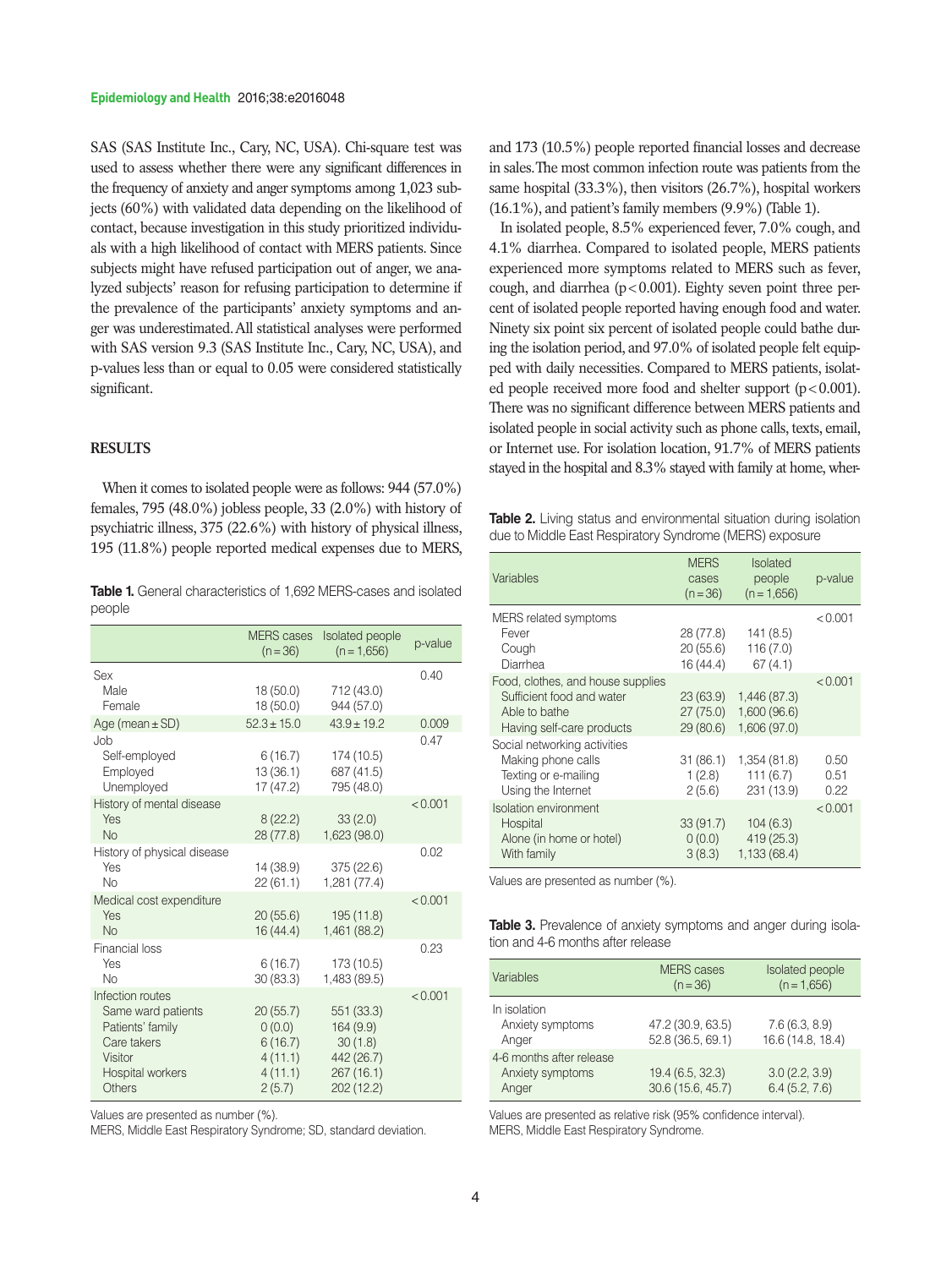**Table 4.** Relative risks<sup>1</sup> of anxiety symptoms and anger at 4-6 months after release from isolation by the factors during the isolation period

|                                                                                                                                | MERS cases $(n = 36)$                             |                                                   |                                                 | Isolated people $(n = 1.656)$                    |  |  |
|--------------------------------------------------------------------------------------------------------------------------------|---------------------------------------------------|---------------------------------------------------|-------------------------------------------------|--------------------------------------------------|--|--|
| Variables (reference)                                                                                                          | Anxiety $(n=7)$                                   | Anger $(n = 11)$                                  | Anxiety ( $n = 49$ )                            | Anger ( $n = 106$ )                              |  |  |
| MERS related symptoms                                                                                                          |                                                   |                                                   |                                                 |                                                  |  |  |
| Fever (no)<br>Cough (no)<br>Diarrhea (no)                                                                                      | 1.7(0.3, 9.1)<br>1.8(0.4, 7.7)<br>3.7(0.8, 18.0)  | 1.5(0.3, 9.2)<br>1.6(0.4, 6.9)<br>4.1(0.8, 20.6)  | 1.8(1.1, 3.0)<br>3.1(2.0, 5.0)<br>5.3(3.1, 9.0) | 2.4(1.4, 4.1)<br>3.8(2.3, 6.3)<br>6.7(3.8, 11.8) |  |  |
| Food, clothes, and house supplies<br>Sufficient food and water (yes)<br>Able to bathe (yes)<br>Having self-care products (yes) | 5.9(0.9, 34.5)<br>3.3(0.6, 17.8)<br>1.0(0.2, 5.9) | 3.8(0.8, 18.6)<br>1.1(0.2, 5.7)<br>2.1(0.4, 12.4) | 3.2(2.2, 4.7)<br>2.1(1.1, 4.2)<br>2.7(1.3, 5.3) | 3.2(2.0, 5.0)<br>2.9(1.3, 6.4)<br>3.1(1.4, 6.7)  |  |  |
| Social networking activities<br>Making phone calls (no)<br>Texting or e-mailing (no)<br>Using Internet (no)                    | 1.3(0.1, 13.6)<br>NA.<br><b>NA</b>                | 1.7(0.1, 21.4)<br>NA.<br><b>NA</b>                | 1.1(0.7, 1.7)<br>2.2(1.3, 3.7)<br>1.8(1.1, 2.7) | 1.1(0.7, 1.8)<br>2.2(1.2, 4.0)<br>1.9(1.1, 3.1)  |  |  |
| History of mental disease (no)                                                                                                 | 10.7(1.1, 109.6)                                  | 2.9(0.5, 17.3)                                    | 5.3(2.5, 11.0)                                  | 4.0(1.7, 9.5)                                    |  |  |
| History of physical disease (no)                                                                                               | 2.4(0.6, 10.2)                                    | 3.4(0.7, 15.6)                                    | 1.8(1.3, 2.6)                                   | 1.5(0.9, 2.4)                                    |  |  |
| Medial cost expenditure (no)                                                                                                   | 5.5(1.0, 30.7)                                    | 1.6(0.3, 7.7)                                     | 3.7(2.5, 5.5)                                   | 5.5(3.5, 8.5)                                    |  |  |
| Financial loss (no)                                                                                                            | 3.3(0.7, 15.7)                                    | 1.2(0.3, 5.6)                                     | 1.9(1.4, 2.6)                                   | 1.6(1.1, 2.3)                                    |  |  |

Values are presented as relative risk (95% confidence interval).

MERS, Middle East Respiratory Syndrome; NA, not available.

1 Adjusted for age and sex.



**Figure 2.** The prevalence rate of anxiety symptoms and anger according to the exposure intensity of Middle East Respiratory Syndrome.

eas 68.4% of isolated people stayed with family at home and 6.3% stayed in the hospital. This revealed a statistical difference in the location of isolation between MERS patients and isolated people  $(p<0.001)$  (Table 2).

During isolation, 47.2% (95% CI, 30.9 to 63.5%) of MERS patients had symptoms of anxiety and 52.8% (95% CI, 36.5 to 69.1%) had feelings of anger. Four to six months after removal from isolation, 19.4% (95% CI, 6.5 to 32.3%) of MERS patients had symptoms of anxiety and 30.6% (95% CI, 15.6 to 45.7%) had feelings of anger. In isolated people during isolation, 7.6% (95% CI, 6.3 to 8.9%) had symptoms of anxiety and 16.6% (95% CI, 14.8 to 18.4%) had feelings of anger. Four to six months after removal from isolation, 3.0% (95%

CI, 2.2 to 3.9%) had symptoms of anxiety and 6.4% (95% CI, 5.2 to 7.6%) had feelings of anger (Table 3).

After adjusting for sex and age, risk factors for experiencing anxiety symptoms and anger at four to six months after release included symptoms related to included symptoms related to MERS during isolation, inadequate supplies (food, clothes, accommodation), social networking activities (email, text, Internet), history of psychiatric illnesses, and financial loss (Table 4).

In 1,032 people with verified ranks, 27 people were in the 0th rank (2.6%), 514 in the 1st rank (49.8%), 60 in the 2nd rank (5.8%), 368 in the 3rd rank (35.7%), and 63 in the 4th rank (6.1%). On analysis of prevalence differences of anxiety symptoms and anger based on the likelihood of exposure (prioritized in ranking system), the prevalence rate of anger increased with priority in rank evidence by the following distribution: 18.1% in the 1st rank, 16.7% in the 2nd, 15.2% in the 3rd, and  $6.3\%$  in the 4th (p for trend < 0.001). The prevalence rate of anxiety symptoms in each rank were as follows: 31.7% in the 1st rank, 28.3% in the 2nd, 22.8% in the 3rd, and 20.6% in the 4th (p for trend  $< 0.001$ ), which revealed that the prevalence rate of anxiety symptoms increased with priority in rank (Figure 2).

# **DISCUSSION**

The incubation period of MERS is an average of five days (2- 14 days), so symptoms typically occur a minimum of two days or a maximum of 14 days after exposure to the MERS virus. Thus, people who have been in close contact should be moni-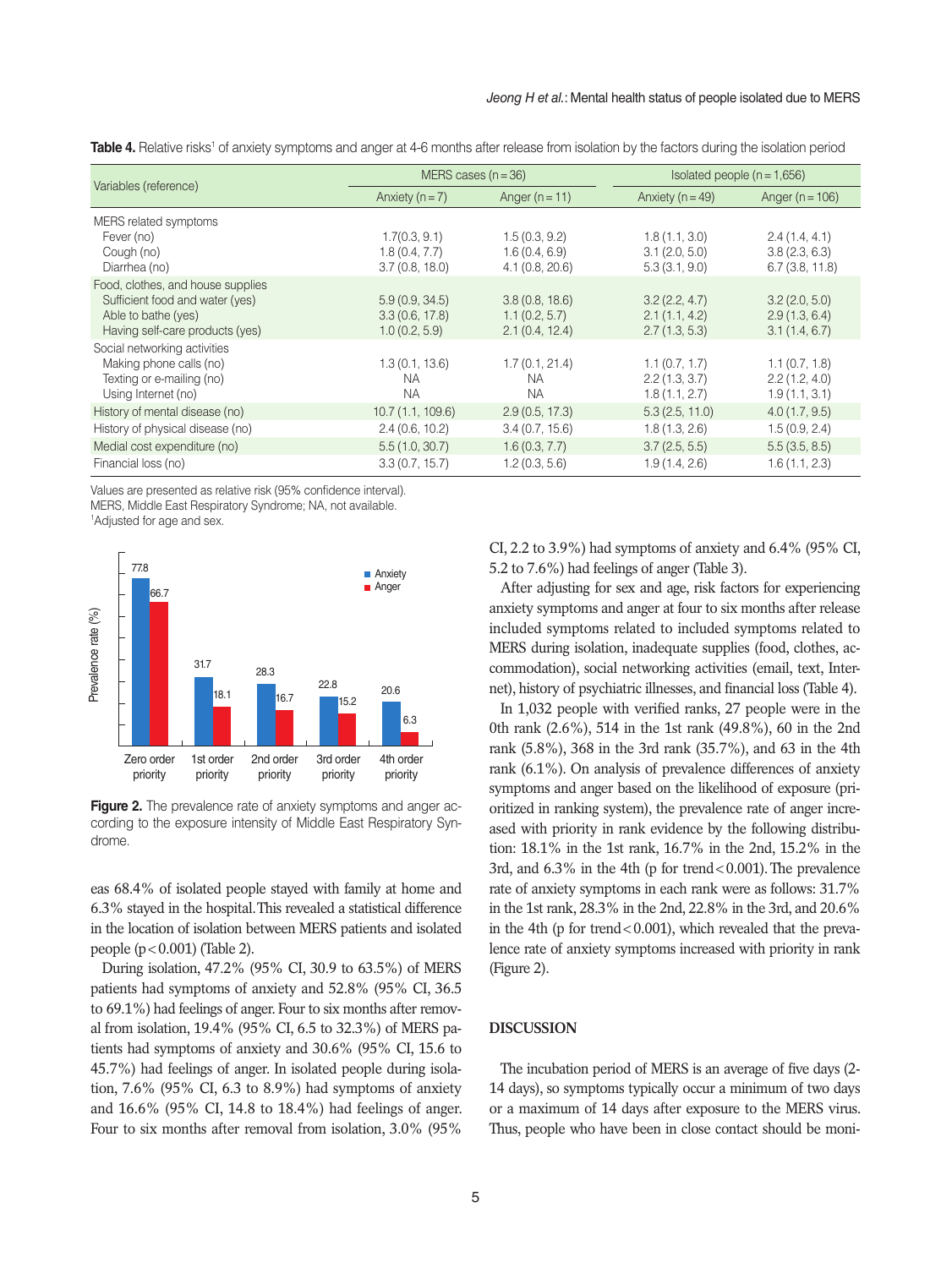tored closely for at least 14 days for occurrence of symptoms. As of June 10, 2015, amid the MERS epidemic, people were isolated in 17 cities nationwide. There were nearly 500 people in isolation in areas where there was a major outbreak, and entire villages in some areas were isolated. At that time, the number of people isolated at home reached 3,000 nationwide, and there was a trend increasing by 200 to 300 people per day. With the rapid spread of MERS into Korean society, it is likely that people who were to be isolated had fears of infection and anxiety over MERS which had over a 20% mortality rate, concern over social isolation, and anxiety over the possibility of spreading infection to family members if isolated at home. Since community health care center staff members were monitoring the state of isolation to prevent MERS spreading further, it is likely that those isolated had high levels of anxiety over the fear of their isolation becoming a stigma among their neighbors. During the MERS epidemic, 80.2% of the general public reported fear of being infected, and 46% reported emotional distress. Risk factors associated with increased rates of fear were the following: concern about public transportation use, difficulty going outside, perception that the state is not protecting the people, helplessness in situations that cannot be controlled, and fear of infection [10].

During isolation, symptoms of anxiety were reported in 47.2% of MERS patients and 7.6% of quarantined people. At the time point four to six months after removal from isolation, symptoms of anxiety persisted in 19.4% of MERS patients and 3.0% of isolated people. Anxiety symptoms were determined based on 10 or more of the GAD-7 score were determined to have anxiety symptoms. A moderate range of anxiety symptoms is defined as having difficulty in daily life due to anxiety for an average of 10.7 to 16.8 days out of a 3-month period, as well as having 2.2 to 2.4 hospital visits due to anxiety symptoms [14]. When the GAD-7 cut-off point is set as 10 points or higher, the prevalence of anxiety symptoms in the general population is estimated to be around 3.3%. This is much lower than the prevalence rate of anxiety disorder (6.8%) using the Composite International Diagnostic Interview of the nationwide mental health epidemiologic survey in 2011 [15]. This suggests that there is a possibility of underestimating the actual prevalence of anxiety symptoms when the GAD-7 cut-off point is set as 10 points or higher. When anxiety symptoms in the Ansan and Gyeonggi areas were measured by the GAD-7 four to six months after the sinking of the passenger ship on April 16, 2014, 6.4% of residents in the Ansan area and 3.3% in the Gyeonggi area reported moderate to severe levels of anxiety symptoms [16]. When comparing these results, isolated people appear to have recovered to normal levels of anxiety four to six months after removal from isolation. However, among 19% of those in the 1st rank group who had anxiety symptoms during isolation

continued to have anxiety symptoms even four to six months after removal from isolation. Thus, it is difficult to say that isolation-induced anxiety has normalized.

The rate of anger was 16.6% during isolation, and 6.4% around four to six months after isolation. The state of anger is measured by assessing the temporary feeling of anger experienced under stress by a person who does not have anger disorder. It is a temporary state that can change with time, as the problem causing stress is resolved.

Anger status was defined as a STAXI total score of 14 or higher, which is equivalent to the average score of a prison inmate with moderate to severe symptoms of depression (28.1%), suicidal thoughts (33.6%), and alcohol abuse (39.1%) [17].

Of people isolated for MERS with symptoms of anger, 28.1% had persistent anger even four to six months after removal of isolation. Of those with 1st rank group, 50% had sustained anger four to six months after removal of isolation. Although the prevalence of anger could have been overestimated in this study because the participants prioritized as individuals ranked first according to the ranking system of MERS exposure. However, the prevalence of anger in isolated people might have been underestimated considering that nearly 30% of individuals who did not participate in the study expressed anger through cursing or profanity.

At the time of isolation, the Korean Red Cross and local public health centers provided rice, water, ramen, and daily necessities that can be used by families of four for a week.

However, in some cases, not all people were provided with relief items at the time of isolation, so it seems likely that anxiety symptoms and anger were largely felt when the necessary supplies for daily life were not provided at appropriate times. Approximately 50% of those isolated for MERS received relief supplies; however, 98% of the study participant reported that they received relief supplies. This discrepancy is likely due to inclusion of subjects with higher priority in the survey.

In patients with history of psychiatric illnesses, there was a high risk of anxiety and anger at four to six months after removal from isolation. These patients seem to have weak control of anxiety and anger symptoms related to the emotional center, because psychiatric illnesses involve neurotransmitter abnormalities in the cerebrum [18]. This suggests that special interventions are necessary for people with a history of psychiatric illness in traumatizing situations.

Progression of anxiety symptoms, anger, and aggression experienced in the early stages of natural disaster can be prevented by early mental health care [19]. However, without early intervention, these symptoms evolve into long-term PTSD. Thus, symptoms of anxiety and anger should be recognized early on and appropriate intervention needs to be implemented for improvement in symptoms in the short-term.